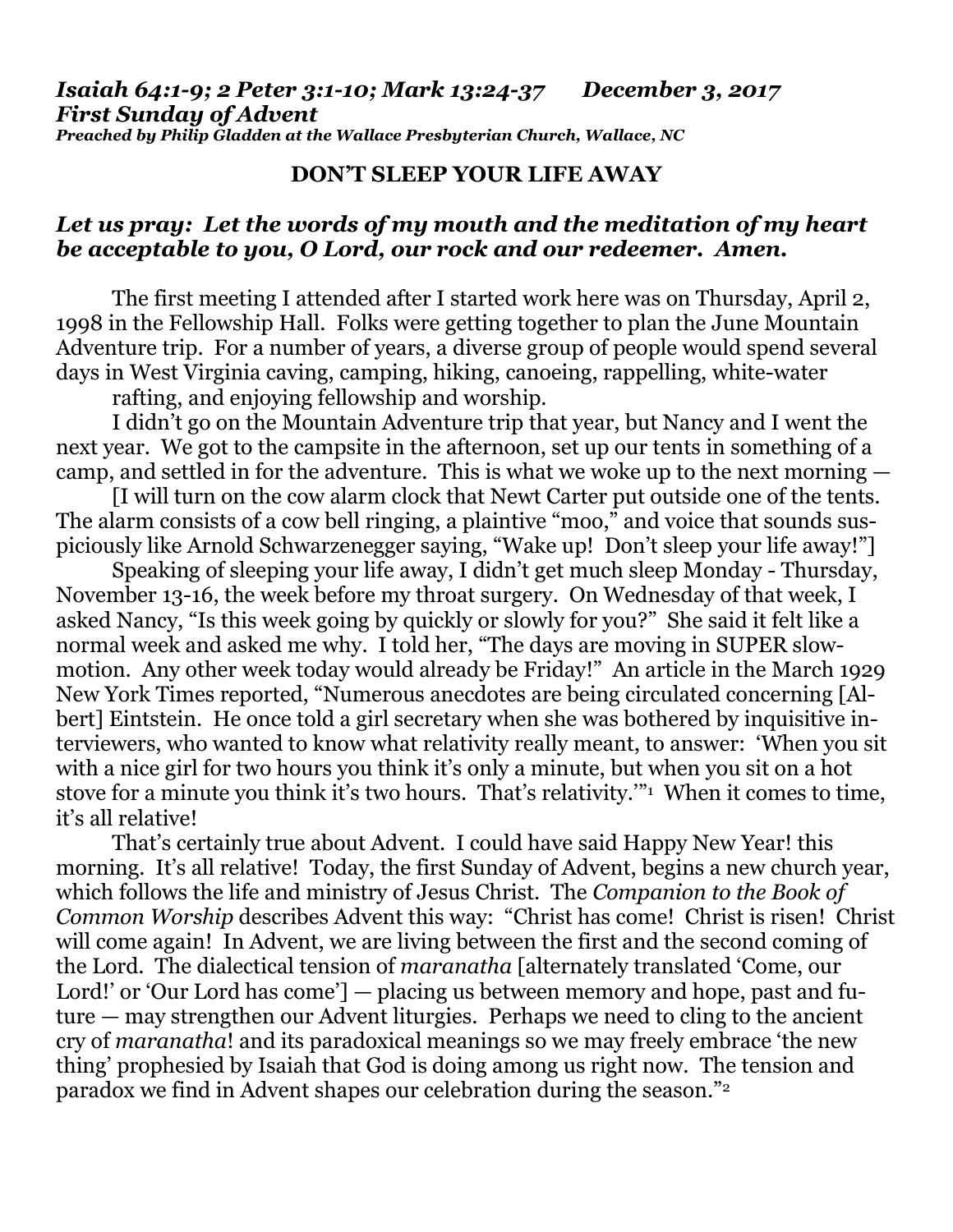I maintain the tension and paradox of Advent — our living between "the already but not yet" — not only shapes our celebrations during the season, but that same tension and paradox of past and future can and should shape our lives here in the present.

But have we lost that tension and paradox, that expectation of Christ's second advent? After all, it's been almost 2,000 years since Jesus promised, "I'll be back!" Already at the end of the first century A.D. or the beginning of the second century A.D., scoffers were ridiculing the promise of Christ's return. We heard their reasoning in today's epistle lesson: "in the last days scoffers will come, scoffing and indulging their own lusts and saying, 'Where is the promise of his coming? For ever since our ancestors died, all things continue as they were from the beginning of creation!'" We also hear Peter's response to their cynicism, "The Lord is not slow about his promise, as some think of slowness, but is patient with you, not wanting any to perish, but all to come to repentance." (2 Peter 3:4, 9)

Rev. Will Willimon, former dean of Duke Chapel and a professor at the Duke Divinity School, tells a story from early in his ministry when he served a little church in rural Georgia. Listen to him tell the story: "One Saturday we went to a funeral in a little country church not of my denomination. I grew up in a big downtown church. I had never been to a funeral like this one. The casket was open, and the funeral consisted of a sermon by their preacher.

"The preacher pounded on the pulpit and looked over at the casket. He said, 'It's too late for Joe. He might have wanted to get his life together. He might have wanted to spend more time with his family. He might have wanted to do that, but he's dead now. It is too late for him, but it is not too late for you. There is still time for you. You still can decide. You are still alive. It is not too late for you. Today is the day of decision.'

"Then the preacher told how a Greyhound bus had run into a funeral procession once on the way to the cemetery, and that could happen today. He said, 'You should decide today. Today is the day you get your life together. Too late for old Joe, but it's not too late for you.'

"I was so angry at that preacher. On the way home, I told my wife, 'Have you ever seen anything as manipulative and insensitive to that poor family? I found it disgusting.' She said, 'I've never heard anything like that. It was manipulative. It was disgusting. It was insensitive. Worst of all, it was also true.'"<sup>3</sup>

That funeral preacher's theology doesn't exactly line up with Presbyterian, Reformed theology, but there is a kernel of truth. Are you living for today or tomorrow? I think I might have shocked a church member one time when I said getting into heaven is not my main motivation for living. He looked at me and said, "You don't want to go to heaven?" I replied, "That's not what I said. Sure, I want to go to heaven. But that's up to God. My main motivation for living is gratitude for what God has already done in Jesus Christ, the assurance of what God is doing in Jesus Christ, and the hope for what God will do in Jesus Christ."

But when? When will God's future happen? After all, it's been almost 2,000 years! Are we 21st century scoffers? Even more dangerous than that, are we just indif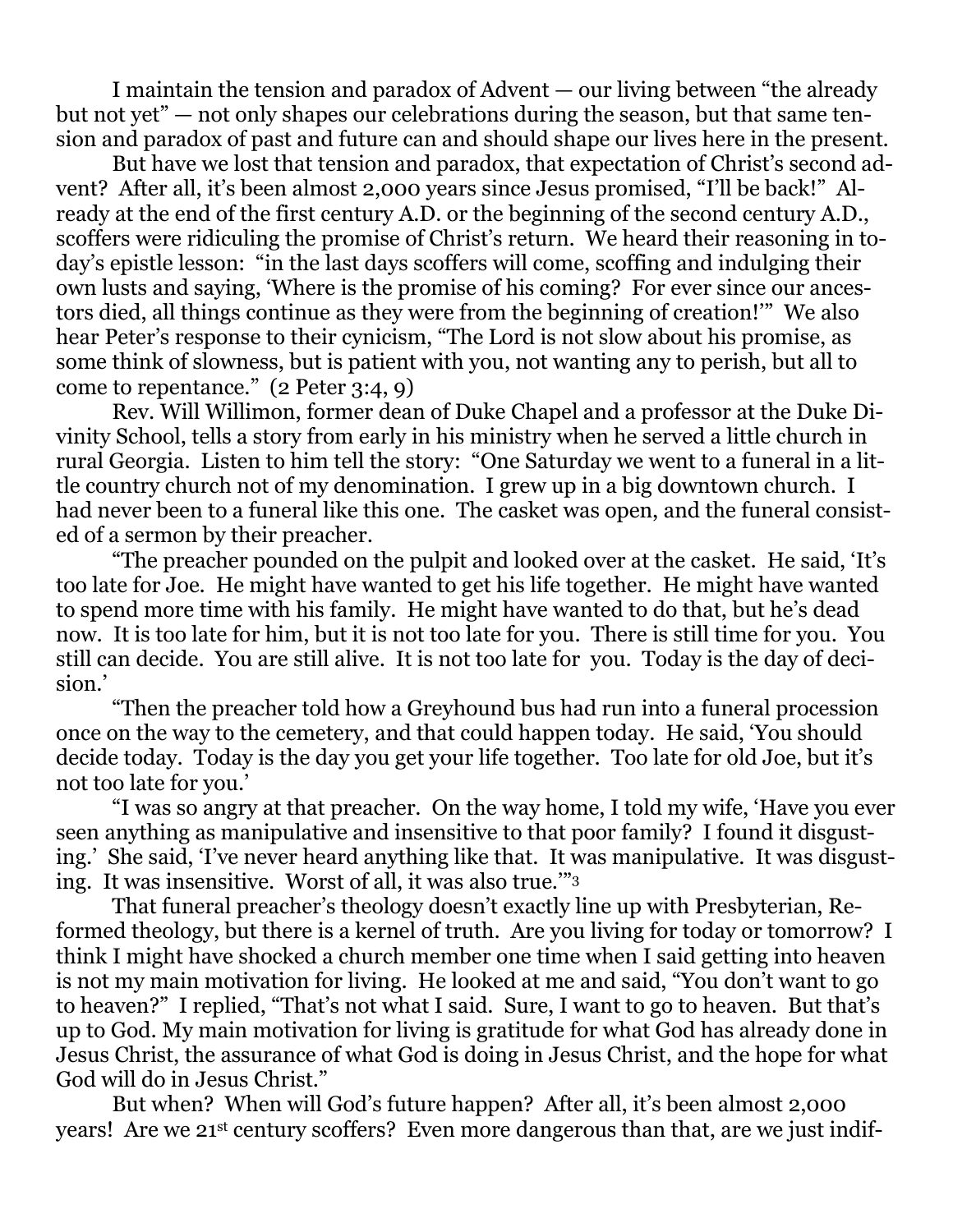ferent? When we moved to Roanoke Rapids, NC in September 1988, a Christian bookstore on Roanoke Avenue, the main drag, prominently displayed a book by Edgar C. Whisenant called *88 Reasons Why the Rapture Will Be in 1988*. Whisenant was a former NASA engineer who predicted Christ's return some time between September 11 and 13, 1988. He said, "Only if the Bible is in error am I wrong; and I say that to every preacher in town." He distributed 300,000 copies to ministers across the United States, and sold 4.5 million copies. I guess you know Christ didn't return between September 11 and 13, 1988. A year later, there was another book by Whisenant in the bookstore window called *89 Reasons Why the Rapture Will Be in 1989.* He also wrote books predicting the return of Christ in 1993 and 1994, and continued to make predictions until 1997. As one article pointed out, though, "these books did not sell in quantity" and his predictions "gathered little attention."<sup>4</sup>

It has always mystified me why people such as Edgar Whisenant try to predict when Christ will return and why people follow these predictions. When the disciples asked Jesus, "Tell us, when will this be, and what will be the sign that all these things are about to be accomplished?" Jesus plainly said, "No one knows, neither the angels in heaven, nor the Son, but only the Father." (Mark 13:4, 32) What, then, are we supposed to do? How are we supposed to live as God's people in this "in-between" time?

Mark's story clearly says "Wake up! Don't sleep your life away!" It might seem strange, on this first Sunday of Advent, to hear a story from the last week of Jesus' life. But that's because Advent not only looks ahead to Christ's return, Advent looks back to what Christ accomplished — and both future and past make a difference for our lives today, in the present.

Almost 2,000 years ago, Jesus told his disciples, "Keep awake — for you do not know when the master of the house will come, in the evening, or at midnight, or at cockcrow, or at dawn, or else he may find you asleep when he comes suddenly. And what I say to you I say to all: Keep awake." (Mark 13:35-37)

That timeline — evening, midnight, cockcrow, dawn — is the same structure Mark uses to tell the story of some of Jesus' final hours on earth.

\* When it was evening, Jesus ate with his disciples. (14:17)

\* In the middle of the night, Jesus prayed in the garden and Judas betrayed him.  $(14:32-42)$ 

\* At cockcrow, Peter denied Jesus. (14:72)

\* At dawn, the chief priests held a consultation and turned Jesus over to Pilate.  $(15:1)$ 

In the midst of all of this drama, Jesus implored his disciples to keep awake! In the garden he said, "Remain here . . . keep awake!" And yet, three times Jesus returned from praying only to find them asleep. "Could you not keep awake one hour?" The disciples slept away their chance to be with Jesus and to see God at work.

As I was preparing this sermon, I read an article called "To Get a Sense of God's Time, Take Off Your Watch." That's such a hard thing for us to do, what with our calendars and watches and clocks and smart-phone reminders. But, as I've said, it's all about time and it's all relative. "Our" time has to do with what's called *chronos* time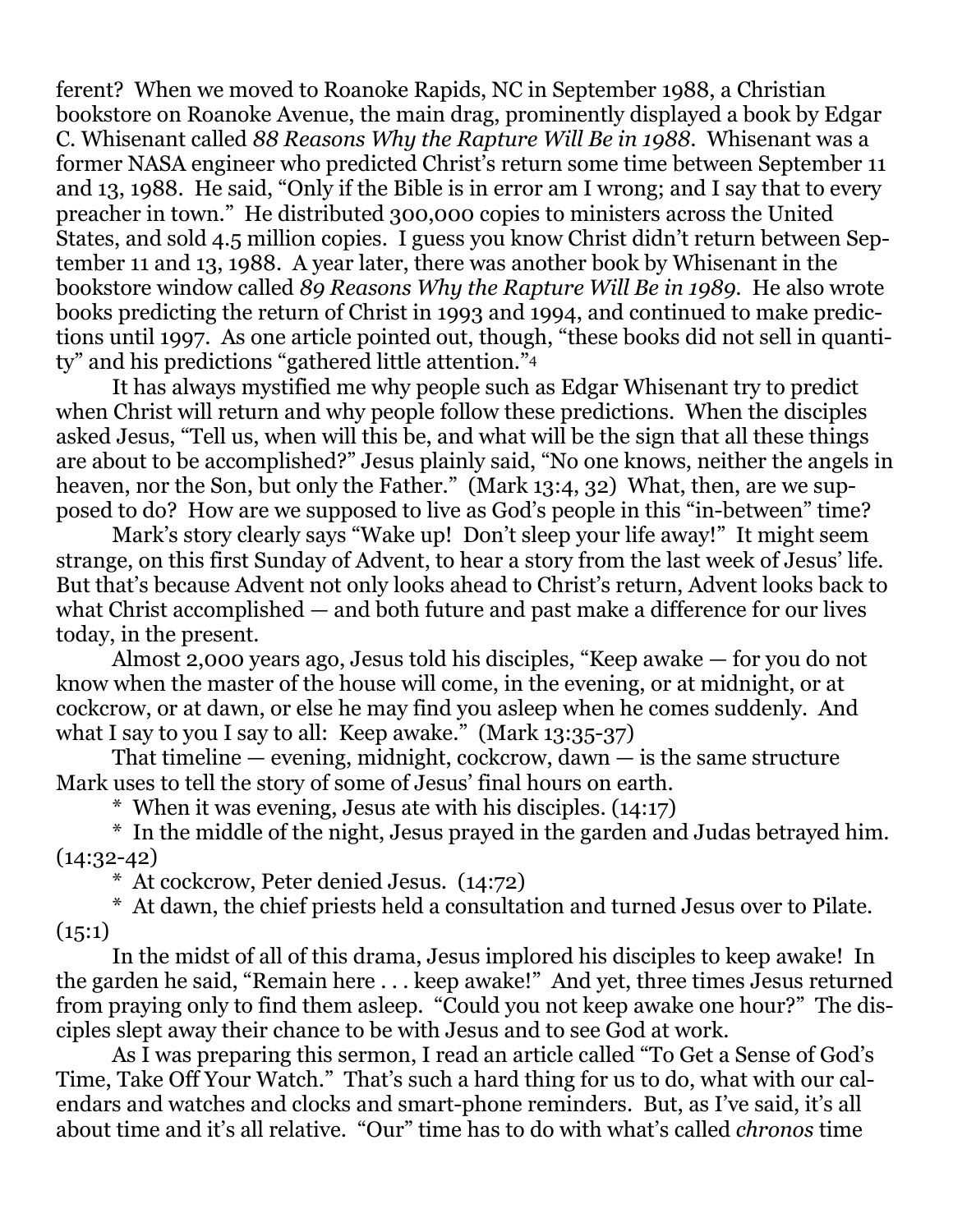(e.g., chronology) — measuring time as moving forward, day after day, hour after hour. "God's" time has more to do with what is called *kairos* time or, as Richard Rohr calls it, "deep time." Here's how the apostle Paul describes what God has done in God's time (Galatians 4:4-5): "But when the fullness of time had come, God sent his Son, born of a woman, born under the law, in order to redeem those who were under the law, so that we might receive adoption as children."

*Kairos* time is the right time, the favorable time, God's time. It might be out there in the future, one day when Christ returns. But God's timing was right when he sent Jesus the first time, to redeem us that we might be adopted as God's children. And if God's timing was right in the past, we can live with assurance for the future and the present. As an author puts it in an article called "Living a Kairos Life in a Chronos World," "When Jesus came, it was a fulfillment of promises past, a cosmic collision of the sacred and secular . . . It was a perfect moment. John the Baptist said [Mark 1:15] that 'time is fulfilled, and the kingdom of God is at hand.' . . . This godly *kairos* pierced its way into creation at just the right time, slicing through *chronos* with a cry of a baby in a manger . . . *Kairos* moments then — and now — allow us to get a glimpse of the 'other side.' We peek around the corner at eternity. We actually glimpse how God works."<sup>5</sup>

Back in 1999, when people were making predictions about the end of the world, not so much because of Christ's return but because of the Y2K problem, Eugene March wrote an article for *Presbyterians Today* called "It is enough to be certain that God's purpose will be accomplished." After affirming God's sovereignty and freedom to act and our hope based on God's trustworthy promises, he asked, "What, then, do Presbyterians believe?" Here is part of his answer: "Presbyterians believe in being ready for the end times while not being fearfully anxious about them. Presbyterians believe that God's purpose for the world is that loneliness, pain, poverty, sickness, injustice, even death, no longer mar creation. Presbyterians believe God is as concerned with the redemption of society as of individuals and therefore actively seek to demonstrate God's purpose here and now until it is fully realized in God's good time."<sup>6</sup>

In the meantime — in the time between the times — in this already but not yet — [turn on the alarm clock — "Wake up! Don't sleep your life away!"]

*Let us pray: Lord, we have pulled out the Advent wreath and the Chrismon tree. We have dusted off the Advent hymns we haven't sung for a year. We have heard the words of the prophet. Yet, in your eyes, these efforts are for nothing without the regular and deep pursuit of justice for all. In our hearts we long to be your people, to carry out your mission, to be lights in the darkness. Lord, awaken us to action. Stir us to courage. Help us prepare a way in the wilderness for your coming, so all may see your light and perceive your coming. Amen.*

**NOTES**